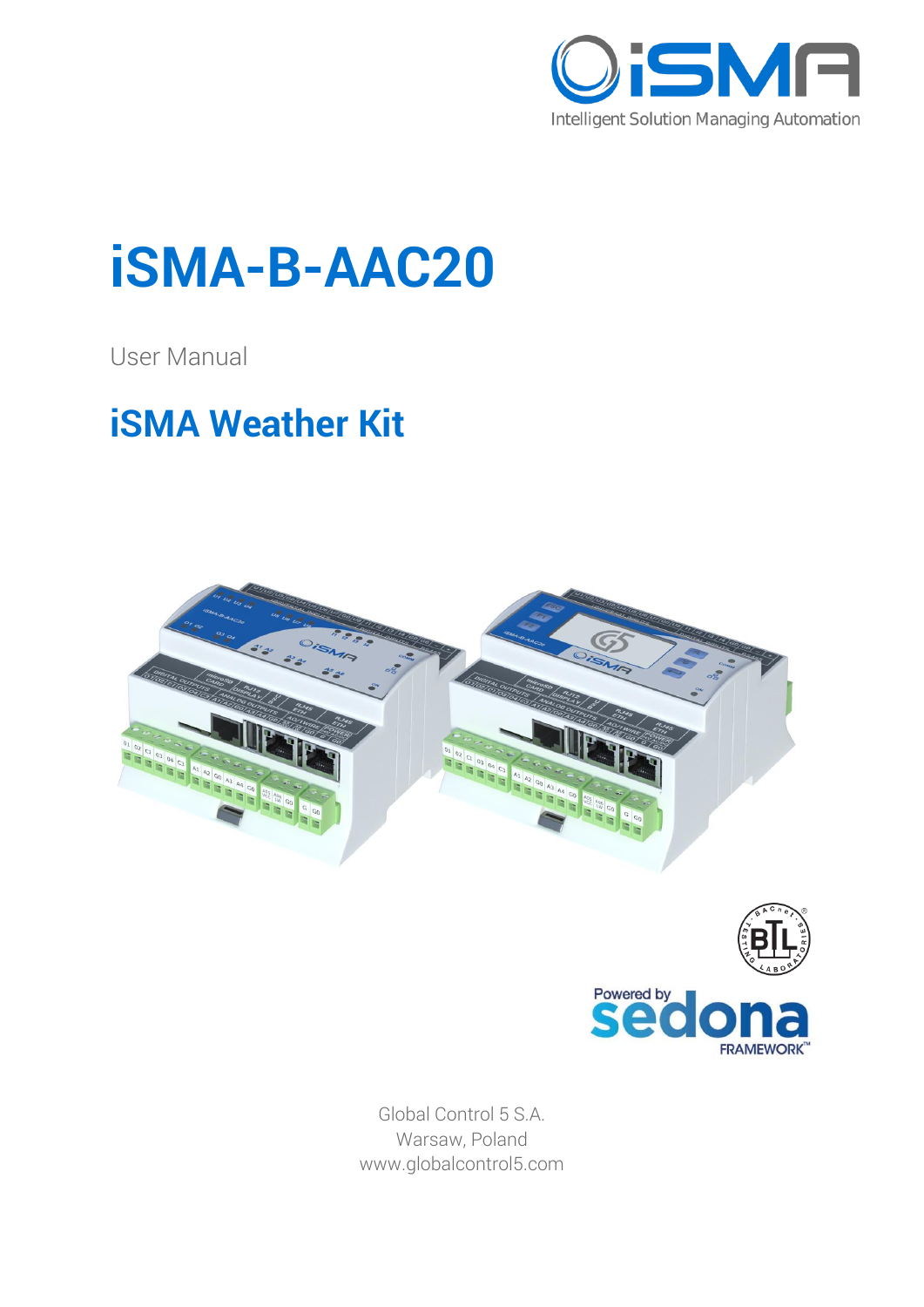#### **Table of Contents**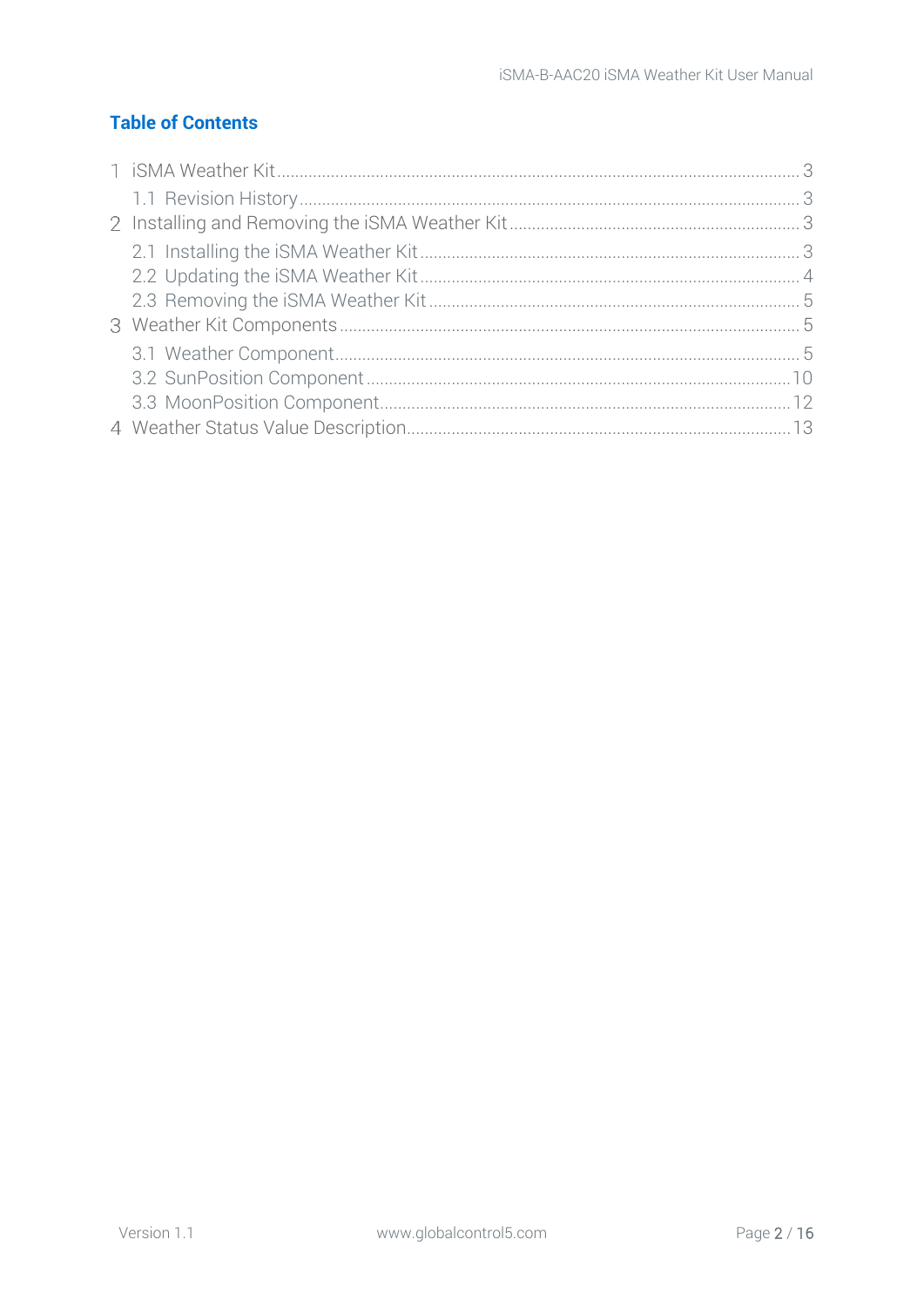#### <span id="page-2-0"></span>1 **iSMA Weather Kit**

This manual contains information about the Weather kit in the AAC20 controller. The Weather kit can be used in all AAC20 hardware versions with firmware 3.4 version or higher. Before installation, it is recommended to update the firmware to the latest version.

The Weather component uses the Open Weather Map Service, therefore, the AAC20 controller must have an access to the Internet for proper work.

The Sun position and Moon position components work without the Internet connection, they operate on a system time and geographic location.

#### <span id="page-2-1"></span>**1.1 Revision History**

| <b>Rev</b> | <b>Date</b> | <b>Description</b>     |
|------------|-------------|------------------------|
|            | 24.05.2017  | First edition          |
|            | 16.07.2020  | Weather service update |

Table 1. Revision history

### <span id="page-2-3"></span><span id="page-2-2"></span>**Installing and Removing the iSMA Weather Kit**

#### **2.1 Installing the iSMA Weather Kit**

To install the Weather kit, go to the Kit Manager (opened for a connected and defined device, for details check the iSMA Tool Manual), select the iSMA\_weather kit, and click the Update option for the device selected to work with. The Kit Manager shows that the selected kit will be installed to the device once the Update option is chosen.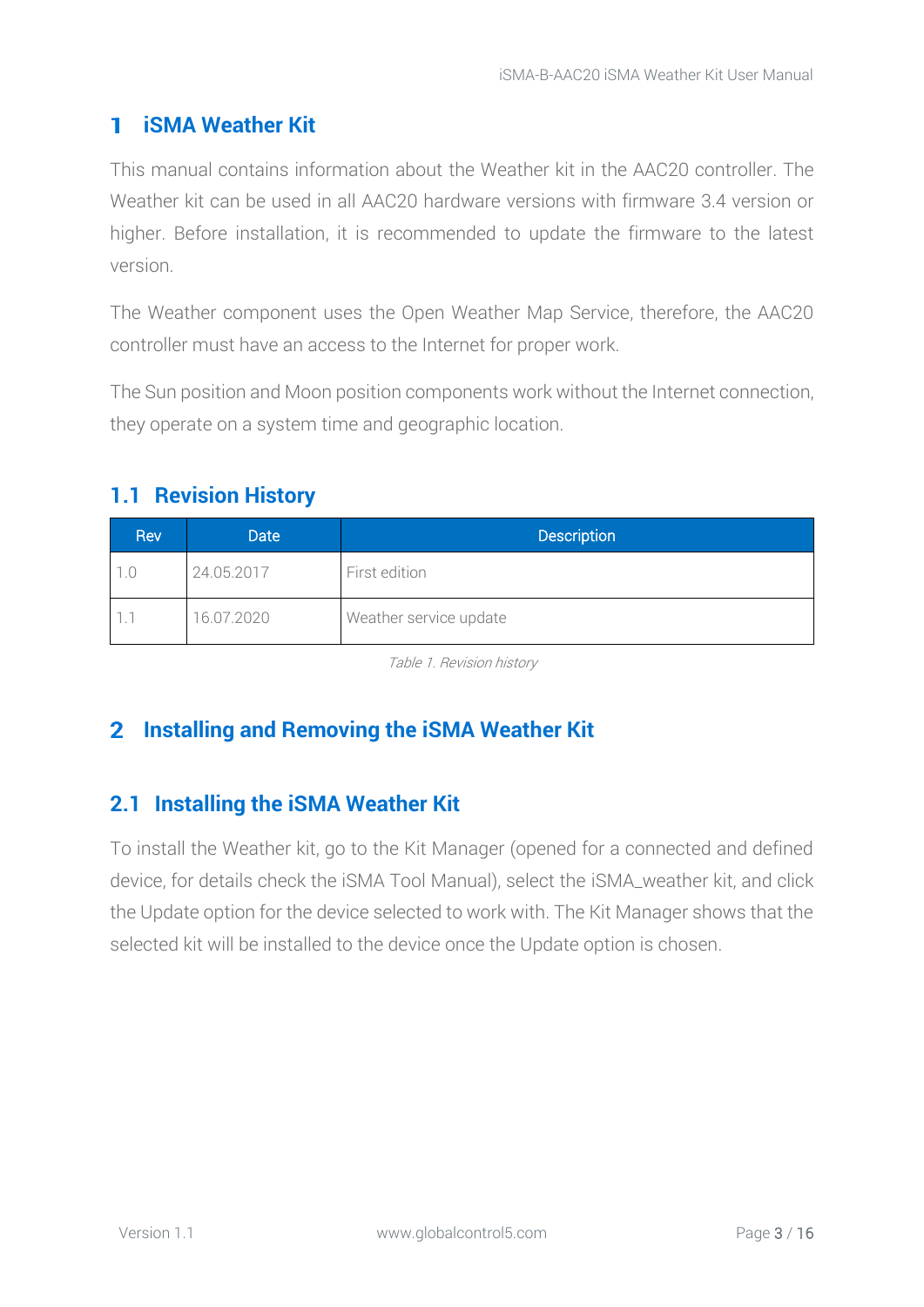| Kit Manager X     |                            |                   |                |           |                   |                  | m |
|-------------------|----------------------------|-------------------|----------------|-----------|-------------------|------------------|---|
| Name              | Firmware                   | <b>IP Address</b> |                | Type      | Commands          |                  |   |
| $\sqrt{$ Device 1 | 5.8                        | 192.168.1.52      |                | AAC20     | <b>Disconnect</b> | Update<br>Remove |   |
|                   |                            |                   |                |           |                   |                  |   |
|                   |                            |                   |                |           |                   |                  |   |
|                   |                            |                   | <b>BEEFERE</b> |           |                   |                  |   |
| On Device         | Name                       |                   | Latest Local   | Installed | Action            | <b>Status</b>    |   |
| o                 | iSMA_ModbusTcpSlaveNetwork |                   | 1.2.28.104     |           |                   |                  |   |
| E                 | iSMA_Modules               |                   | 1.2.28.101     |           |                   |                  |   |
| O                 | iSMA_obix                  |                   | 1.2.28.101     |           |                   |                  |   |
| $\Box$            | iSMA_OneWire               |                   | 1.2.28.103     |           |                   |                  |   |
| E                 | iSMA_p2p                   |                   | 1.2.28.101     |           |                   |                  |   |
| □                 | iSMA_RoomDevices_Modbus    |                   | 1.2.28.103     |           |                   |                  |   |
| $\checkmark$      | iSMA_weather               |                   | 1.2.28.202     |           | 1.2.28.202        | Install          |   |
| □                 | iSMA_web                   |                   | 1.2.28.101     |           |                   |                  |   |
| п                 | logic                      |                   | 1.2.28         |           |                   |                  |   |
| o                 | logManager                 |                   | 1.2.28         |           |                   |                  |   |
| O                 | math                       |                   | 1.2.28         |           |                   |                  |   |

Figure 1. Installing the Weather kit in the Kit Manager

WARNING! Before installing the kit, make sure that the latest iSMA Tool version is in use. The latest software bundle is available at the GC5 support website: [www.support.gc5.pl.](http://www.support.gc5.pl/)

#### <span id="page-3-0"></span>**2.2 Updating the iSMA Weather Kit**

Once the new version of the Weather kit becomes available it is displayed in the Kit Manager in the Latest Local column. In order to update the kit, check and uncheck it, which makes the latest version appear in the Action column. Then click the Update option in the Commands section.

| Kit Manager X            |                |                                                                                                     |                   |                         |                  |                   |        | 4             |
|--------------------------|----------------|-----------------------------------------------------------------------------------------------------|-------------------|-------------------------|------------------|-------------------|--------|---------------|
| Name                     |                | Firmware                                                                                            | <b>IP Address</b> |                         | <b>Type</b>      | <b>Commands</b>   |        |               |
| $\sqrt{ }$ Device 1      |                | 5.8                                                                                                 | 192.168.1.52      |                         | AAC20            | <b>Disconnect</b> | Update | Remove        |
|                          |                |                                                                                                     |                   |                         |                  |                   |        |               |
|                          |                |                                                                                                     |                   |                         |                  |                   |        |               |
|                          |                |                                                                                                     |                   |                         |                  |                   |        |               |
| <b>On Device</b>         | Name           |                                                                                                     |                   | <br><b>Latest Local</b> | <b>Installed</b> | <b>Action</b>     |        | <b>Status</b> |
| $\overline{\mathcal{A}}$ | iSMA_NTPClient |                                                                                                     |                   | 1.2.28.102              | 1.2.28.102       | 1.2.28.102        |        |               |
| $\overline{\mathcal{A}}$ | iSMA_platAAC20 |                                                                                                     |                   | 1.2.28.109              | 1.2.28.109       | 1.2.28.109        |        |               |
|                          |                | Kit cannot be uninstalled because its components are used in the application                        |                   |                         |                  |                   |        |               |
|                          | iSMA_weather   |                                                                                                     |                   | 1.2.28.202              | 1.2.28.201       | 1.2.28.202        |        |               |
| ⊽                        | sox            |                                                                                                     |                   | 1.2.28.103              | 1.2.28.103       | 1.2.28.103        |        |               |
|                          |                | Kit cannot be uninstalled because its components are used in the application                        |                   |                         |                  |                   |        |               |
| $\overline{\mathcal{A}}$ | sys            |                                                                                                     |                   | 1.2.28.108              | 1.2.28.108       | 1.2.28.108        |        |               |
|                          |                | ista personala leguna fonda le la la persona da la persona contra la consolida della persolidad del |                   |                         |                  |                   |        |               |

Figure 2. Updating the Weather kit in the Kit Manager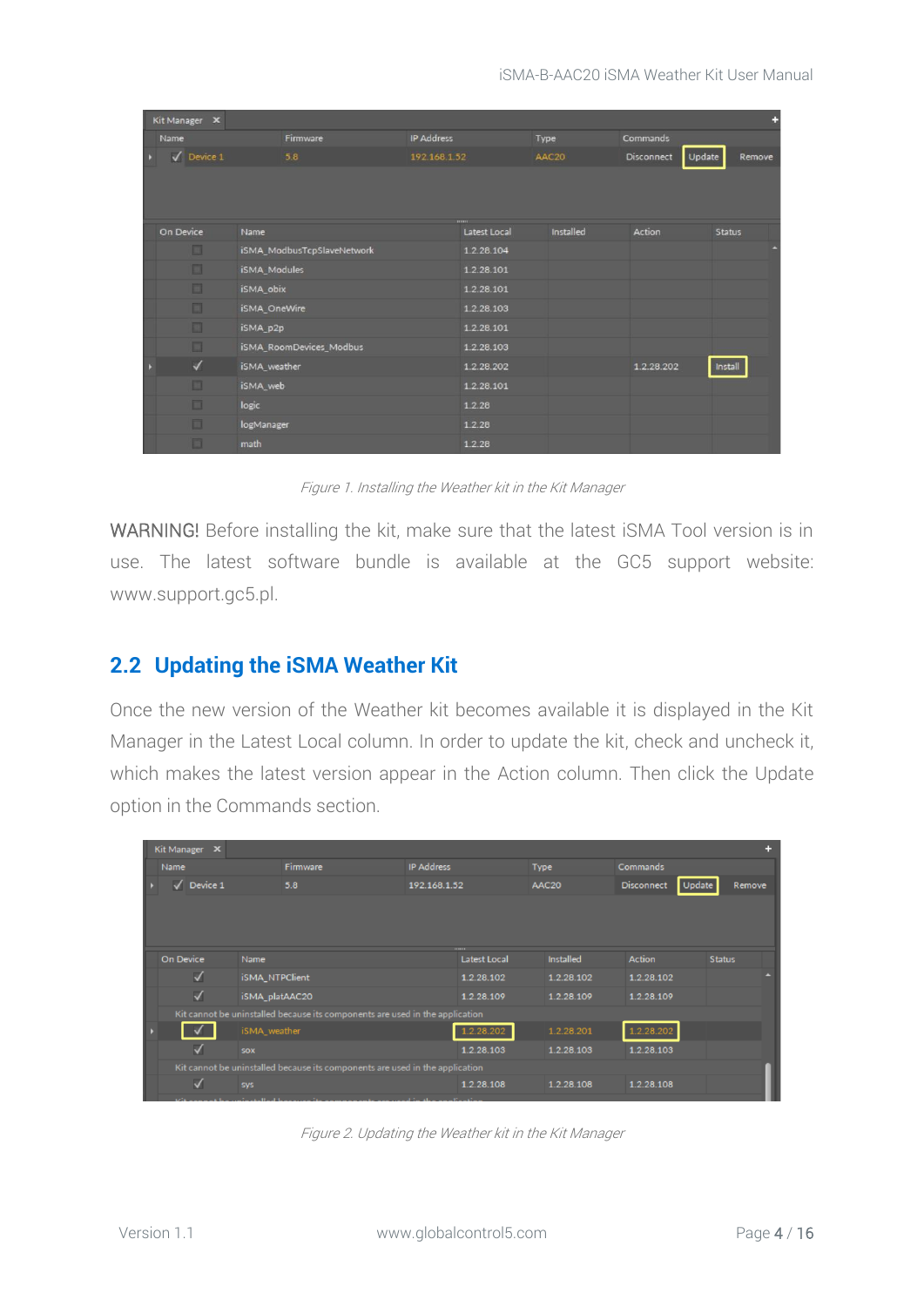#### <span id="page-4-0"></span>**2.3 Removing the iSMA Weather Kit**

In order to remove the selected kit, first, remove all kit's components from applications– if any component, which is a part of the selected kit, is being used in any application, the iSMA Tool blocks its removal in the Kit Manager. Once all components are removed from applications, go to the Kit Manager, uncheck the iSMA\_weather kit, and click the Update option for the device selected to work with. The Kit Manager shows that the selected kit will be uninstalled from the device, once the Update option is chosen.

|   | Kit Manager X           |                                                                              |                   |              |             |                   |        | ÷             |
|---|-------------------------|------------------------------------------------------------------------------|-------------------|--------------|-------------|-------------------|--------|---------------|
|   | Name                    | Firmware                                                                     | <b>IP Address</b> |              | <b>Type</b> | <b>Commands</b>   |        |               |
|   | $\sqrt{ }$ Device 1     | 5.8                                                                          | 192.168.1.52      |              | AAC20       | <b>Disconnect</b> | Update | Remove        |
|   |                         |                                                                              |                   |              |             |                   |        |               |
|   | On Device               | Name                                                                         |                   | Latest Local | Installed   | Action            |        | <b>Status</b> |
|   | $\blacktriangledown$    | <b>iSMA_NativeLibs</b>                                                       |                   | 1.2.28.101   | 1.2.28.101  | 1.2.28.101        |        |               |
|   | $\blacktriangledown$    | iSMA_NTPClient                                                               |                   | 1.2.28.102   | 1.2.28.102  | 1.2.28.102        |        |               |
|   | $\overline{\checkmark}$ | iSMA_platAAC20                                                               |                   | 1.2.28.109   | 1.2.28.109  | 1.2.28.109        |        |               |
|   |                         | Kit cannot be uninstalled because its components are used in the application |                   |              |             |                   |        |               |
| л |                         | iSMA_weather                                                                 |                   | 1.2.28.202   | 1.2.28.202  |                   |        | Uninstall     |
|   | ✓                       | <b>SOX</b>                                                                   |                   | 1.2.28.103   | 1.2.28.103  | 1.2.28.103        |        |               |
|   |                         | Kit cannot be uninstalled because its components are used in the application |                   |              |             |                   |        |               |
|   | $\blacktriangledown$    | sys                                                                          |                   | 1.2.28.108   | 1.2.28.108  | 1.2.28.108        |        |               |
|   |                         | Kit cannot be uninstalled because its components are used in the application |                   |              |             |                   |        |               |

Figure 3. Removing the Weather kit in the Kit Manager

#### <span id="page-4-1"></span>**Weather Kit Components**

The Weather kit consists of three components:

- Weather: shows current weather conditions;
- SunPosition: shows the position of the sun;
- <span id="page-4-2"></span>• MoonPosition: shows the current moon phase.

#### **3.1 Weather Component**

The Weather component is the main component of the kit, it provides weather data and allows the SunPosition and MoonPosition components to work properly. The component is based on the Open Weather Map Service (available at: https://openweathermap.org), so for proper work the controller must be connected to the Internet. The Open Weather Map Service is free for a basic use–up to 60 requests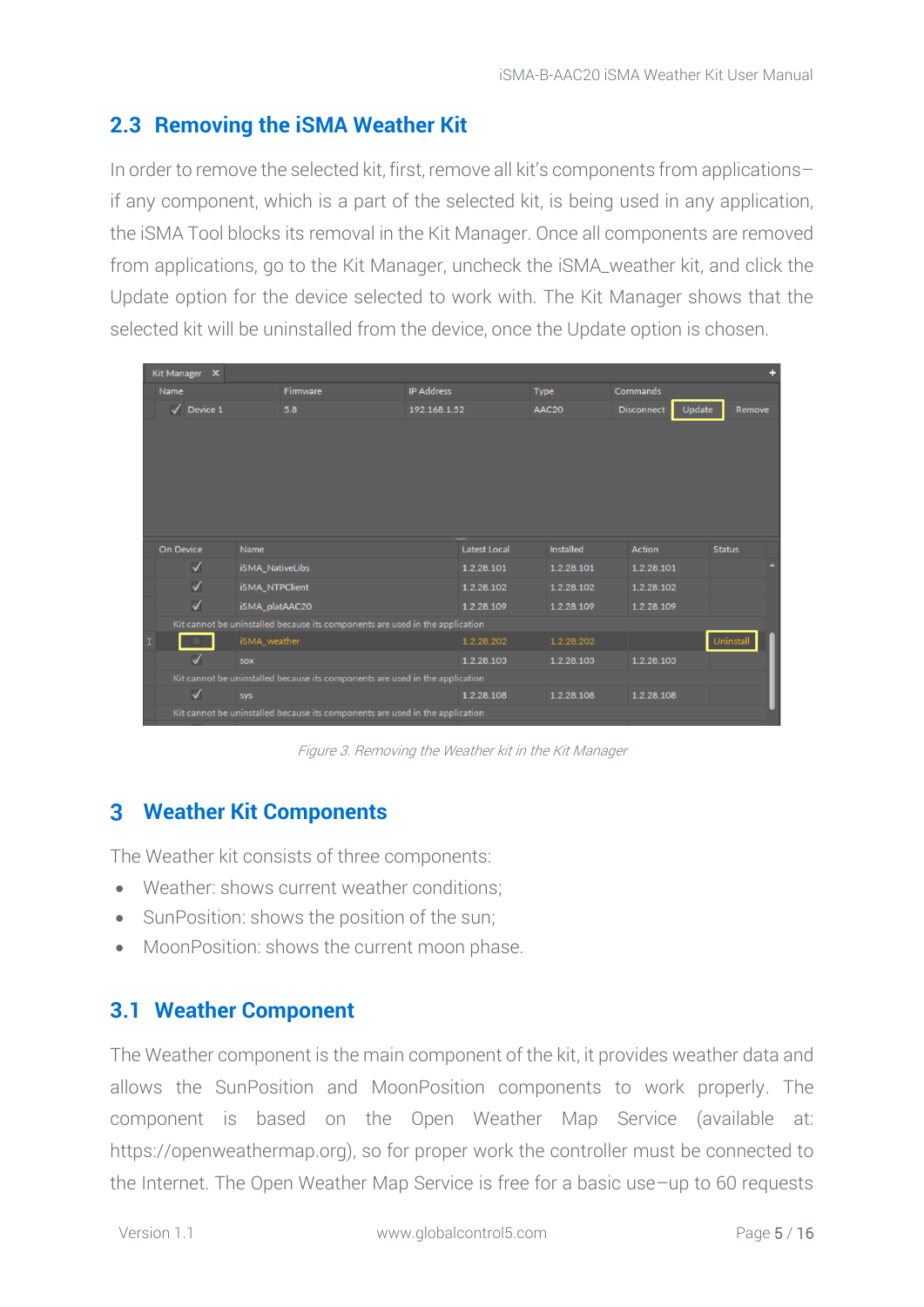per minute or up to 1.000.000 requests per month. In case the number of devices in use implies higher number of requests per minute or per month, the Open Weather Map Service offers paid subscription plans (available at: https://openweathermap.org/price).

In order to enable the Weather kit components, an Open Weather Map Service API key is necessary. To receive the API key, create an account on the Open Weather Map Service [\(https://home.openweathermap.org/users/sign\\_up\)](https://home.openweathermap.org/users/sign_up), and go to the API keys tab. The default API key is generated up to two hours after a first sign-in, and more individual keys can be generated afterwards.

| <b>OpenWeather</b> | Q Weather in your city |                 | <b>Get Started</b>                                                                                                |            | <b>API</b><br>Pricing | <b>Maps</b>                    | Partners   | <b>Blog</b> | Marketplace |
|--------------------|------------------------|-----------------|-------------------------------------------------------------------------------------------------------------------|------------|-----------------------|--------------------------------|------------|-------------|-------------|
|                    | <b>New Products</b>    | <b>Services</b> | <b>API keys</b><br><b>Billing plans</b>                                                                           |            | Payments              | <b>Block logs</b><br>My orders | My profile |             |             |
|                    |                        |                 | You can generate as many API keys as needed for your subscription. We accumulate the total load from all of them. |            |                       |                                |            |             |             |
|                    | Key                    |                 | <b>Name</b>                                                                                                       |            |                       | Create key                     |            |             |             |
|                    |                        |                 | <b>Default</b>                                                                                                    | $\alpha$ x |                       | API key name                   |            |             | Generate    |
|                    |                        |                 | AAC20_1                                                                                                           | $\alpha$ x |                       |                                |            |             |             |

Figure 4. The Open Weather Map Service view

Once the API key is generated, it has to be entered in the API key slot in the Weather component.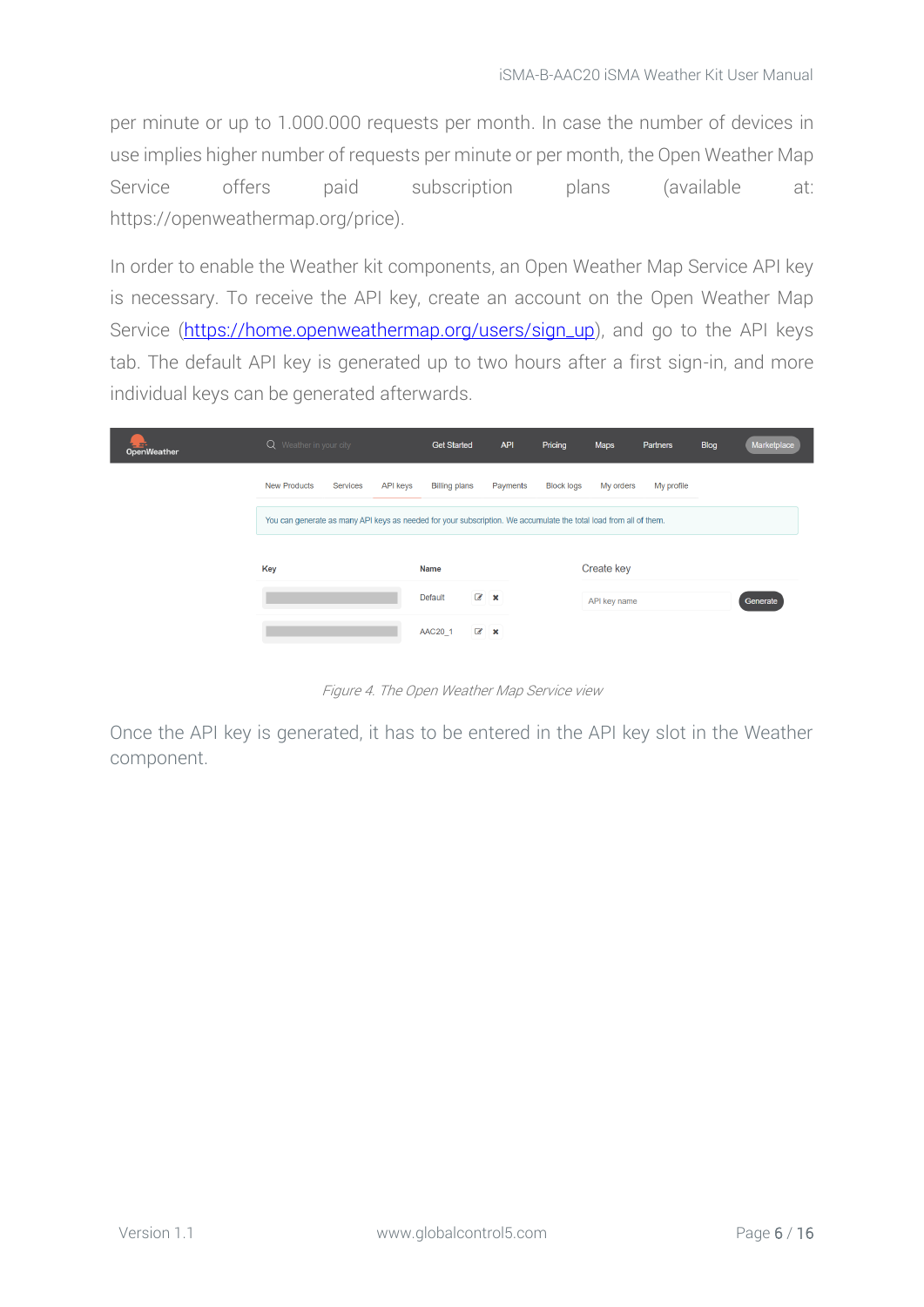| <b>Object Properties</b><br>単 |                         |                     |  |  |  |  |
|-------------------------------|-------------------------|---------------------|--|--|--|--|
|                               | ObjectProperties        |                     |  |  |  |  |
|                               | [ISMA_weather::Weather] |                     |  |  |  |  |
|                               | refresh                 |                     |  |  |  |  |
| Main                          | Links                   |                     |  |  |  |  |
| Name                          |                         | Value               |  |  |  |  |
|                               | $\oslash$ Meta          | Group1              |  |  |  |  |
|                               | -o- Status              | Ok                  |  |  |  |  |
|                               | -o- Fault Cause         | None                |  |  |  |  |
|                               | -o- Enabled             | true                |  |  |  |  |
|                               | -o- Update Period       | 30                  |  |  |  |  |
|                               | -- Api Key              |                     |  |  |  |  |
|                               | -o- Latitude            | 52.22967            |  |  |  |  |
|                               | -o- Longitude           | 21.01222            |  |  |  |  |
|                               | -o- Forecast Days       | 7                   |  |  |  |  |
|                               | -- Unit                 | Celsius             |  |  |  |  |
|                               | → Time Zone From Server | Europe/Warsaw       |  |  |  |  |
|                               | -- Time Of Update       | 2020.07.21 16:11:12 |  |  |  |  |
|                               | -- Current Temp         | 21.95               |  |  |  |  |
|                               | -o- Low Temp            | 17.78               |  |  |  |  |
|                               | -o- High Temp           | 22.12               |  |  |  |  |
|                               | ⊸ Dew Point             | 8.81                |  |  |  |  |
|                               | - Pressure              | 1,018               |  |  |  |  |
|                               |                         | 43                  |  |  |  |  |
|                               | - Humidity              |                     |  |  |  |  |
|                               | -- Clouds               | 1                   |  |  |  |  |
|                               | - Wind Speed            | 5.10                |  |  |  |  |
|                               | -- Wind Deg             | 290                 |  |  |  |  |
|                               | -o- Rain Volume         | 0.00                |  |  |  |  |
|                               | -o- Weather Description | clear sky           |  |  |  |  |
|                               | -o- Description Code    | 800                 |  |  |  |  |
|                               | -o- Day Length          | 16.03               |  |  |  |  |
|                               | -o- Sunrise Hour        | 4                   |  |  |  |  |
|                               | - Sunrise Minute        | 40                  |  |  |  |  |
|                               | -o- Sunset Hour         | 20                  |  |  |  |  |
|                               | ⊸ Sunset Minute         | 42                  |  |  |  |  |
|                               |                         |                     |  |  |  |  |

Figure 5. The Weather component view

The Weather component has the following slots:

- Status: shows the component's status; available information:
	- o OK: the component is working properly,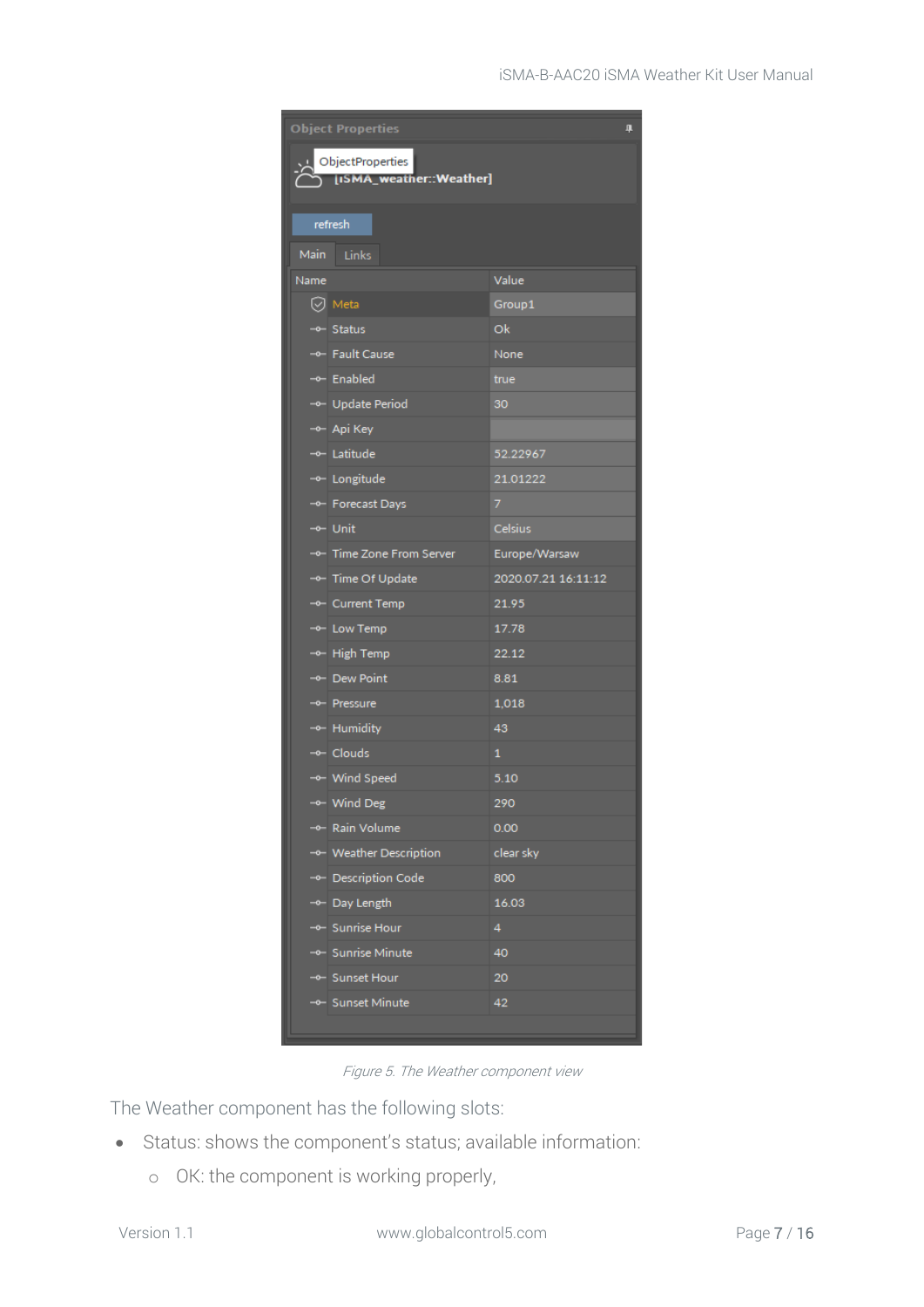- o Disabled: the component is disabled (the Enable slot is set to false),
- o Discovering: the component is refreshing its data and downloading new data from the server;
- Fault Cause: shows a description of a fault cause that occurred in the component;
- Enabled: change of the slot's value enables or disables the component—if the component becomes disabled, it stops to read values from the server;

Note: By default the component is disabled. In order to work properly, it needs to be enabled manually.

- Update Period: time after which the weather data are refreshed (expressed in minutes);
- Api Key: the API key generated from the Open Weather Maps Service;
- Latitude: geographical latitude; geographic coordinates define the place which the component shows the weather conditions for;
- Longitude: geographical longitude; geographic coordinates define the place which the component shows the weather conditions for;
- Forecast Days: allows to set a number of days for the weather forecast;

Note: Smaller number of the forecast days means less time for the controller to process data.

- Unit: allows to set a measured temperature units (Celsius of Fahrenheit);
- Time Zone From Server: shows the time zone name of the place defined by geographical coordinates;
- Time Of Update: shows the date and time of the last update from the server;
- Current Temp: shows the current temperature in the place defined by geographical coordinates;
- Low Temp: shows the minimum temperature for the day in the place defined by geographical coordinates;
- High Temp: shows the maximum temperature for the day in the place defined by geographical coordinates;
- Dew Point: shows the dew point temperature for the place defined by geographical coordinates;
- Pressure: shows the pressure value for the place defined by geographical coordinates (expressed in hPa);
- Humidity: shows the humidity value for the place defined by geographical coordinates (expressed in percentage);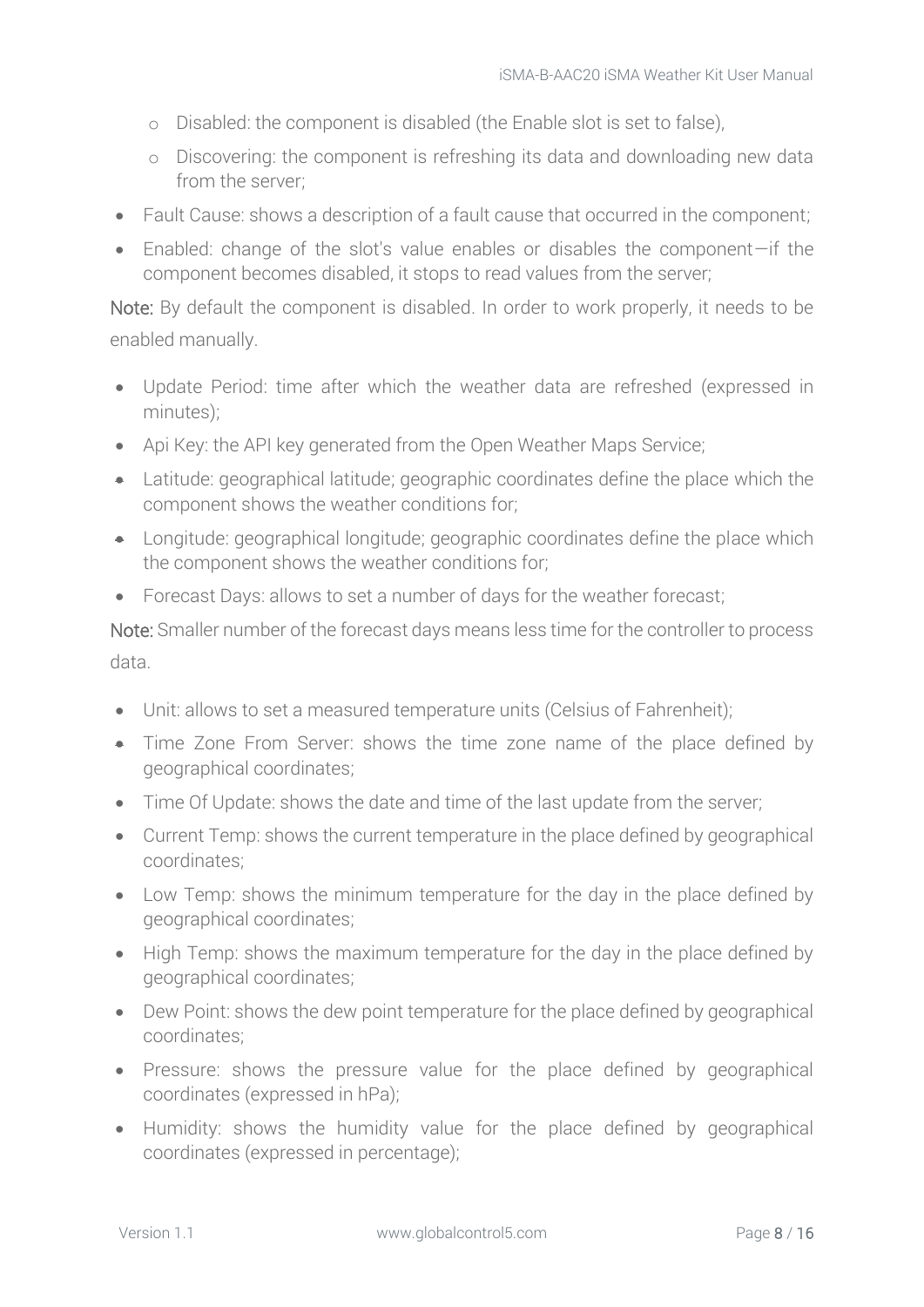- Clouds: shows the cloud cover for the place defined by geographical coordinates (expressed in percentage);
- Wind Speed: shows the wind speed in the place defined by geographical coordinates (expressed in meters per second);
- Wind Deg: shows the wind direction in the place defined by geographical coordinates (expressed in degrees);
- Rain Volume: shows the rain volume in the place defined by geographical coordinates (expressed in mm);
- Weather Description: shows a text descriptor summarizing current weather conditions;
- Description Code: shows a weather description code according to the list available at [https://openweathermap.org/weather-conditions;](https://openweathermap.org/weather-conditions)
- Day Length: shows the current day length in the place defined by geographical coordinates (expressed in hours);
- Sunrise Hour: together with the Sunrise Minute value shows the time of sunrise in the place defined by geographical coordinates (expressed in HH:MM format, here shows the HH value);
- Sunrise Minute: together with the Sunrise Hour value shows the time of sunrise in the place defined by geographical coordinates (expressed in HH:MM format, here shows the MM value);
- Sunset Hour: together with the Sunset Minute value shows the time of sunset in the place defined by geographical coordinates (expressed in HH:MM format, here shows the HH value);
- Sunset Minute: together with the Sunset Hour value shows the time of sunset in the place defined by geographical coordinates (expressed in HH:MM format, here shows the MM value).

The Weather component has an available action:

• Refresh: allows to manually refresh the data downloaded from the server.

The Weather component also receives weather the weather forecast for next 0 to 7 days.

Day 0-7 components have the following slots:

- Date: shows the date/timestamp of the weather report;
- Low Temp: shows the minimum temperature for the day of forecast in the place defined by geographical coordinates;
- High Temp: shows the maximum temperature for the day of forecast in the place defined by geographical coordinates;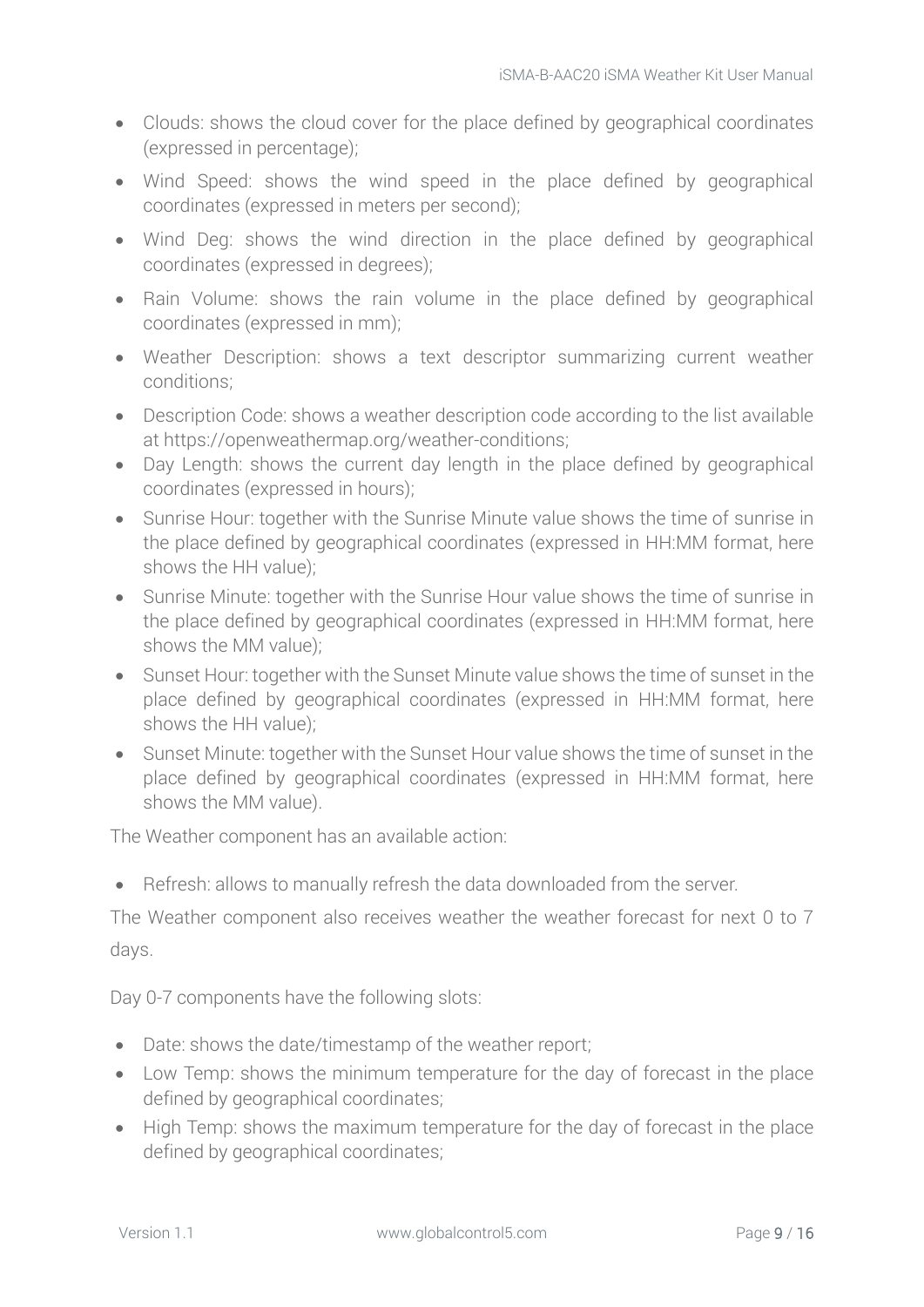- Weather Description: shows a text descriptor summarizing weather conditions for the day of forecast in the place defined by geographical coordinates;
- Description Code: shows a weather description code according to the list available at [https://openweathermap.org/weather-conditions.](https://openweathermap.org/weather-conditions)

| Weather X |                                                          |                                                    |                                      |        | ٠    |
|-----------|----------------------------------------------------------|----------------------------------------------------|--------------------------------------|--------|------|
|           | Off                                                      | 172.16.1.34:1876 - Weather [iSMA_weather::Weather] |                                      |        |      |
| Name      |                                                          | Value                                              | Info                                 |        |      |
|           | $\overline{\phantom{a}}$ $\overline{\phantom{a}}$ Day1   |                                                    |                                      |        |      |
|           | $\odot$ Meta                                             | Group1                                             |                                      |        |      |
|           | $\rightarrow$ Date                                       | 2020.07.16                                         | Buf As String, Max length: 20        |        |      |
|           | -o- Low Temp                                             | 15.97                                              | $[-3.40282347E+38 - 3.40282347E+38]$ |        |      |
|           | -- High Temp                                             | 18.98                                              | $[-3.40282347E+38 - 3.40282347E+38]$ |        |      |
|           | -• Weather Description                                   | light rain                                         | Buf As String, Max length: 64        |        |      |
|           | -• Description Code                                      | 500                                                | $[-2147483648 - 2147483647]$         |        |      |
|           | $\mathbf{F}$   Day2                                      |                                                    |                                      |        |      |
|           | $\oslash$ Meta                                           | Group1                                             |                                      |        |      |
|           | $ -$ Date                                                | 2020.07.17                                         | Buf As String, Max length: 20        |        |      |
|           | -- Low Temp                                              | 14.33                                              | $[-3.40282347E+38 - 3.40282347E+38]$ |        |      |
|           | -- High Temp                                             | 24.53                                              | $[-3.40282347E+38 - 3.40282347E+38]$ |        |      |
|           | -o- Weather Description                                  | overcast clouds                                    | Buf As String, Max length: 64        |        |      |
|           | - <sup>o-</sup> Description Code                         | 804                                                | $[-2147483648 - 2147483647]$         |        |      |
|           | $\overline{\phantom{a}}$ $\overline{\phantom{a}}$   Day3 |                                                    |                                      |        |      |
|           | $\oslash$ Meta                                           | Group1                                             |                                      |        |      |
|           | $ -$ Date                                                | 2020.07.18                                         | Buf As String, Max length: 20        |        |      |
|           | -o- Low Temp                                             | 16.84                                              | $[-3.40282347E+38 - 3.40282347E+38]$ |        |      |
|           | -o- High Temp                                            | 26.98                                              | $[-3.40282347E+38 - 3.40282347E+38]$ |        |      |
|           | -o- Weather Description                                  | moderate rain                                      | Buf As String, Max length: 64        |        |      |
|           | -- Description Code                                      | 501                                                | $[-2147483648 - 2147483647]$         |        |      |
|           | $\triangleright$ $\lceil \cdot \rceil$ Day4              |                                                    |                                      |        |      |
|           | $\triangleright$ $\blacksquare$ Day5                     |                                                    |                                      |        |      |
|           | $\triangleright$   Day6                                  |                                                    |                                      |        |      |
|           | $\triangleright$ $\Box$ Day7                             |                                                    |                                      |        |      |
|           |                                                          |                                                    |                                      |        |      |
|           |                                                          |                                                    |                                      | Cancel | Save |

Figure 6. Day 0-7 components view

#### <span id="page-9-0"></span>**3.2 SunPosition Component**

The SunPosition component calculates a current sun position based on the current time and geographical coordinates. The Internet connection is not required for its proper work.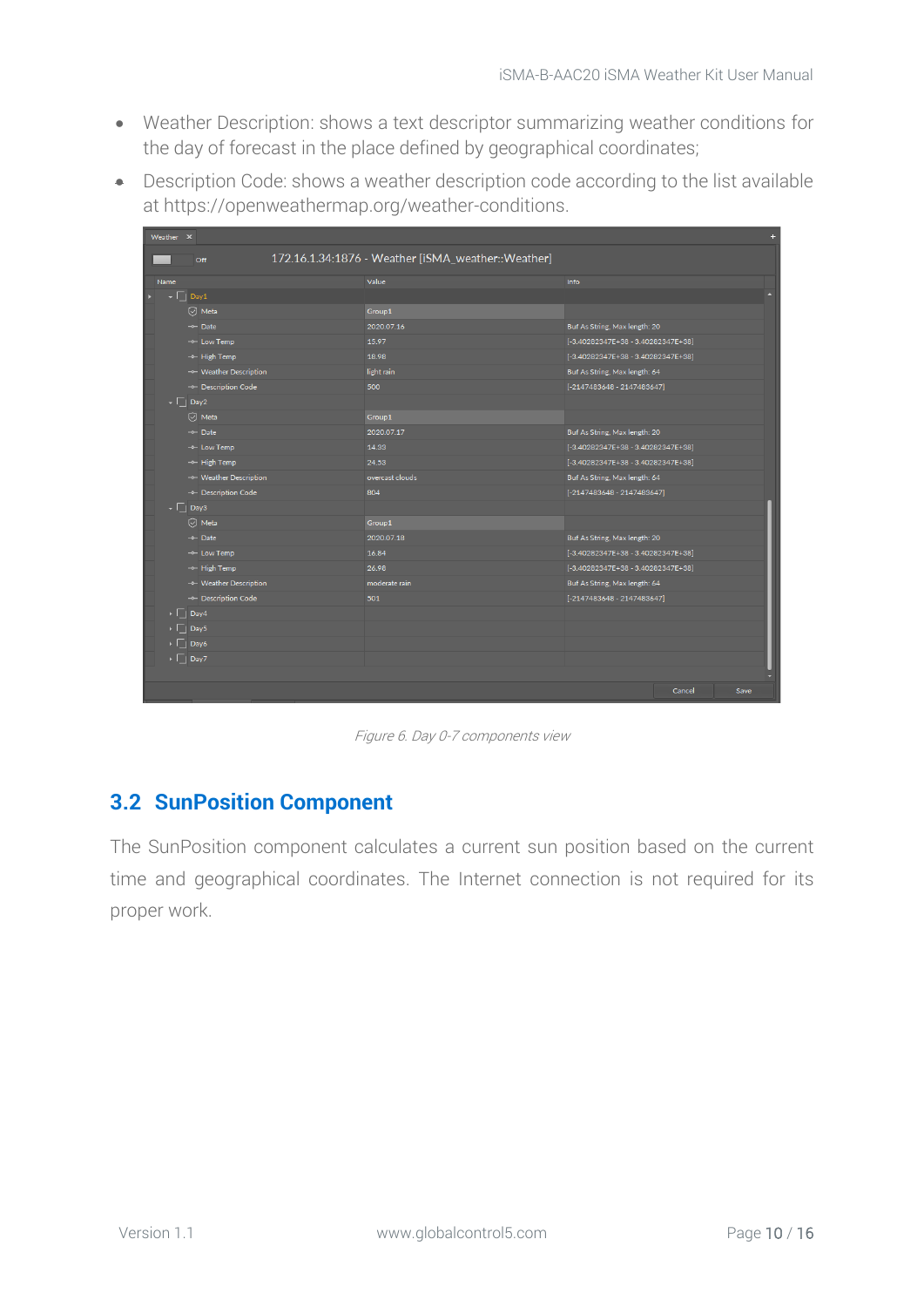|             | <b>Object Properties</b><br>$\mathbf{\mathbf{\Pi}}$ |                |  |  |  |
|-------------|-----------------------------------------------------|----------------|--|--|--|
|             | <b>SunPosition</b><br>[iSMA_weather::SunPosition]   |                |  |  |  |
| <b>Main</b> | Links                                               |                |  |  |  |
| Name        |                                                     | Value          |  |  |  |
|             | $\oslash$ Meta                                      | Group1         |  |  |  |
|             | -o- Enabled                                         | true           |  |  |  |
|             | -o- Update Period                                   | 15             |  |  |  |
|             | -o- Longitude                                       | 21.01222       |  |  |  |
|             | -o- Latitude                                        | 52.22967       |  |  |  |
|             | -o- Day Length                                      | 15.02          |  |  |  |
|             | -o- Sunrise Hour                                    | $\overline{4}$ |  |  |  |
|             | -o- Sunrise Minute                                  | $\mathbf{1}$   |  |  |  |
|             | -o- Sunset Hour                                     | 19             |  |  |  |
|             | -o- Sunset Minute                                   | $\overline{2}$ |  |  |  |
|             | -o- Noon Hour                                       | 11             |  |  |  |
|             | -e- Noon Minute                                     | 32             |  |  |  |
|             | -- Midnight Hour                                    | 23             |  |  |  |
|             | -o- Midnight Minute                                 | 32             |  |  |  |
|             | -o- Max Elevation                                   | 54.100         |  |  |  |
|             | -o- Min Elevation                                   | $-21.440$      |  |  |  |
|             | -o- Current Elevation                               | $-7.702$       |  |  |  |
|             | -o- Current Azimuth                                 | 50.374         |  |  |  |
|             | -o- Current Declination                             | 16.330         |  |  |  |
|             | -o- Current Right Ascension                         | 47.446         |  |  |  |

Figure 7. The SunPosition component view

The SunPosition component has the following slots:

- Enabled: change of the slot's value enables or disables the component—if the component becomes disabled, it stops to operate;
- Update Period: time after which the weather data are refreshed (expressed in minutes);
- Longitude: geographical longitude; geographic coordinates define the place which the component shows the sun position for;
- Latitude: geographical latitude; geographic coordinates define the place which the component shows the sun position for;
- Day Length: shows the current day length for the place defined by geographical coordinates;
- Sunrise Hour: together with the Sunrise Minute value shows the time of sunrise in the place defined by geographical coordinates (expressed in HH:MM format, here shows the HH value);
- Sunrise Minute: together with the Sunrise Hour value shows the time of sunrise in the place defined by geographical coordinates (expressed in HH:MM format, here shows the MM value);
- Sunset Hour: together with the Sunset Minute value shows the time of sunset in the place defined by geographical coordinates (expressed in HH:MM format, here shows the HH value);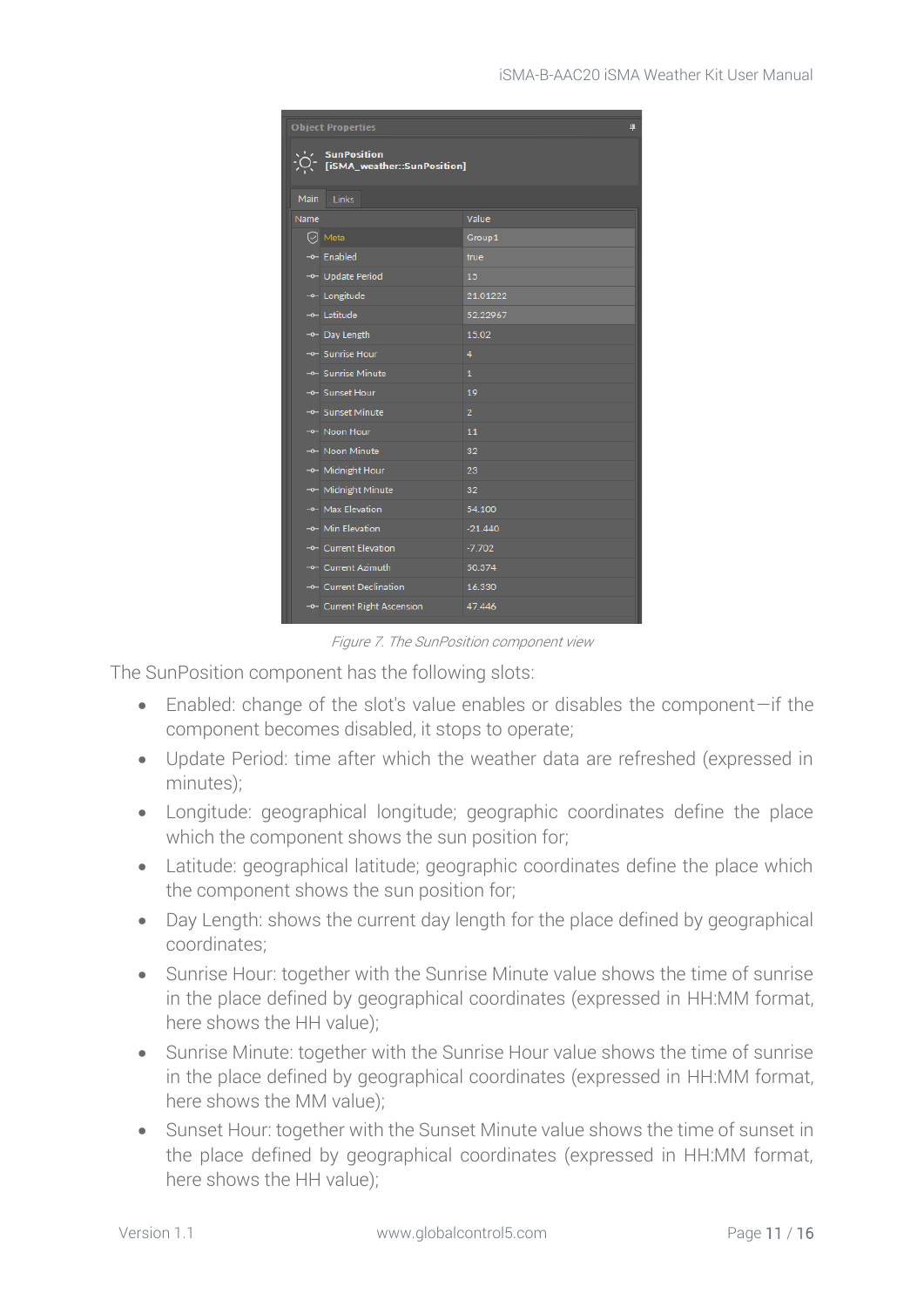- Sunset Minute: together with the Sunset Hour value shows the time of sunset in the place defined by geographical coordinates (expressed in HH:MM format, here shows the MM value)
- Noon Hour: together with the Noon Minute value shows the time of noon in the place defined by geographical coordinates (expressed in HH:MM format, here shows the HH value);
- Noon Minute: together with the Noon Hour value shows the time of noon in the place defined by geographical coordinates (expressed in HH:MM format, here shows the MM value);
- Midnight Hour: together with the Midnight Minute value shows the time of midnight in the place defined by geographical coordinates (expressed in HH:MM format, here shows the HH value);
- Midnight Minute: together with the Midnight Hour value shows the time of midnight in the place defined by geographical coordinates (expressed in HH:MM format, here shows the MM value);
- Max Elevation: shows the maximum sun elevation in the place defined by geographical coordinates (expressed in degrees);
- Min Elevation: shows the minimum sun elevation in the place defined by geographical coordinates (expressed in degrees),
- Current Elevation: shows the current sun elevation in the place defined by geographical coordinates (expressed in degrees),
- Current Azimuth: shows the current sun azimuth angle for the place defined by geographical coordinates (expressed in degrees);
- Current Declination: shows the current sun's declination for the place defined by geographical coordinates (expressed in degrees);
- Current Right Ascension: shows the current right ascension of the sun (expressed in degrees).

### <span id="page-11-0"></span>**3.3 MoonPosition Component**

The MoonPosition component calculates a current Moon's position based on the current time. The Internet connection is not required for proper work.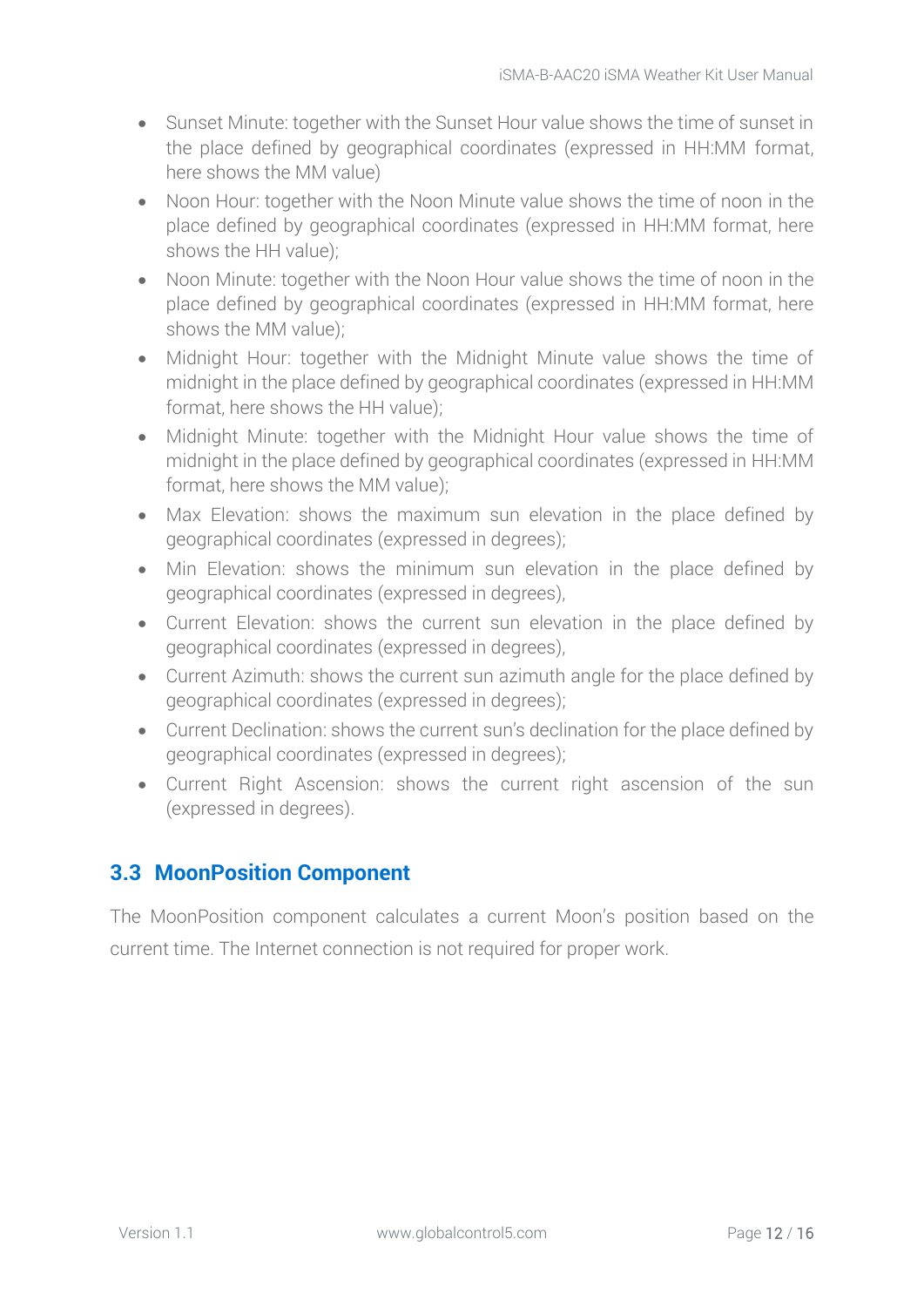|             | <b>Object Properties</b><br>л                       |              |  |  |  |
|-------------|-----------------------------------------------------|--------------|--|--|--|
|             | <b>MoonPosition</b><br>[iSMA_weather::MoonPosition] |              |  |  |  |
| <b>Main</b> | Links                                               |              |  |  |  |
| Name        |                                                     | Value        |  |  |  |
|             | $\oslash$ Meta                                      | Group1       |  |  |  |
|             | -o- Enabled                                         | true         |  |  |  |
|             | - Update Period                                     | 15           |  |  |  |
|             | -o- Moon Phase                                      | Last Quarter |  |  |  |
|             | -o- Age Days                                        | 23           |  |  |  |
|             | -o- Age Hours                                       | 14           |  |  |  |
|             | -o- Age Minutes                                     | 47           |  |  |  |
|             | -o- Illumination                                    | 45           |  |  |  |
|             |                                                     |              |  |  |  |

Figure 8. The MoonPosition component view

The MoonPosition component has the following slots:

- Enabled: change of the slot's value enables or disables the component—if the component becomes disabled, it stops to operate;
- Update Period: time after which the weather data are refreshed (expressed in minutes);
- Moon Phase: shows the current moon phase;
- Age Days: together with the Age Hours and Age Minutes values shows the time since the last New Moon in the place defined by geographical coordinates (expressed in DD:HH:MM format, here shows the DD value);
- Age Hours: together with the Age Days and Age Minutes values shows the time since the last New Moon in the place defined by geographical coordinates (expressed in DD:HH:MM format, here shows the HH value);
- Age Minutes: together with the Age Days and Age Hours values shows the time since the last New Moon in the place defined by geographical coordinates (expressed in DD:HH:MM format, here shows the MM value);
- Illumination: shows the percentage of the Moon's illumination by the Sun.

| ID  | <b>Main</b>  | <b>Description</b>           |
|-----|--------------|------------------------------|
| 200 | Thunderstorm | Thunderstorm with light rain |
| 201 | Thunderstorm | Thunderstorm with rain       |
| 202 | Thunderstorm | Thunderstorm with heavy rain |

#### <span id="page-12-0"></span>**Weather Status Value Description**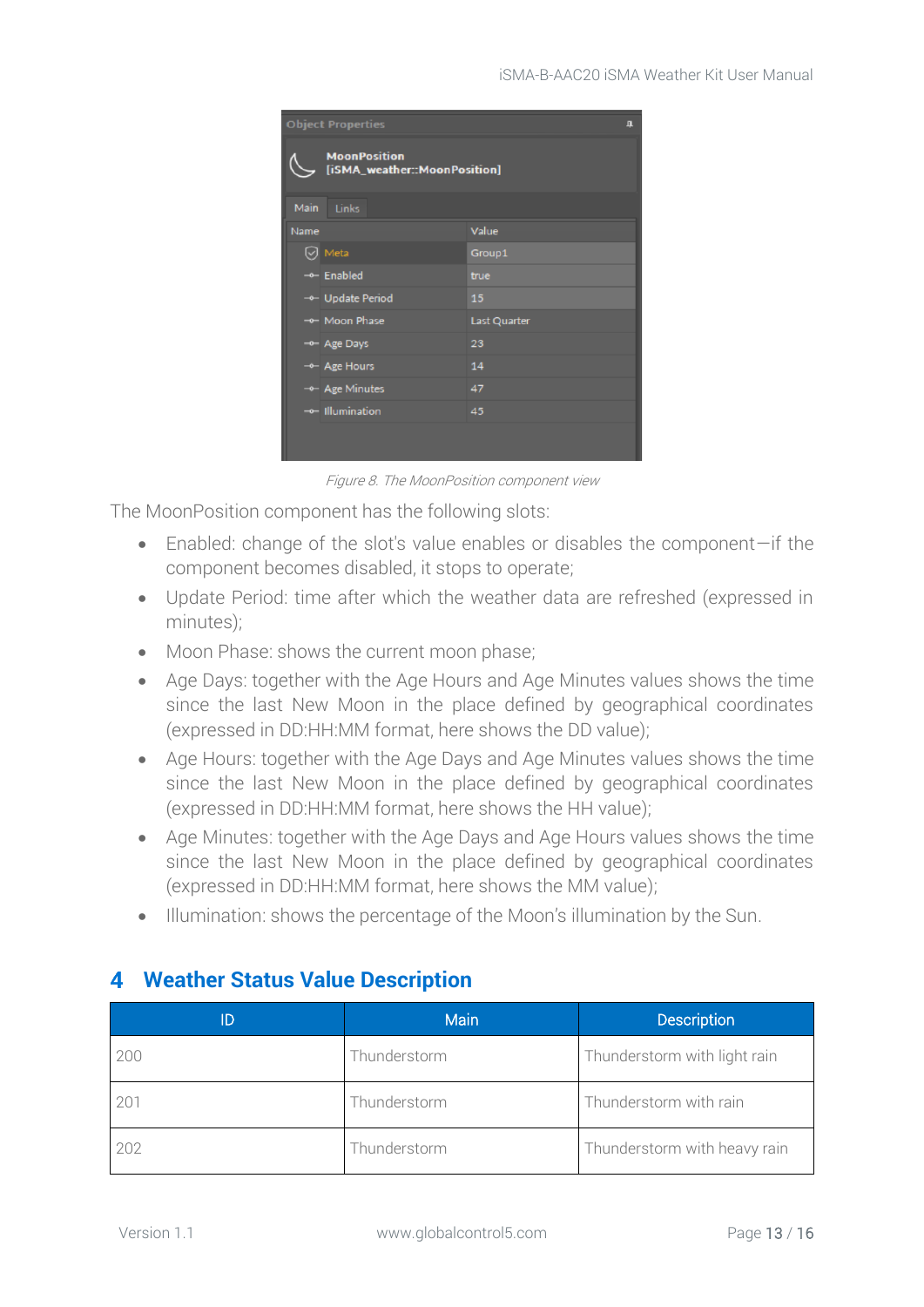| 210 | Thunderstorm | Light thunderstorm              |
|-----|--------------|---------------------------------|
| 211 | Thunderstorm | Thunderstorm                    |
| 212 | Thunderstorm | Heavy thunderstorm              |
| 221 | Thunderstorm | Ragged thunderstorm             |
| 230 | Thunderstorm | Thunderstorm with light drizzle |
| 231 | Thunderstorm | Thunderstorm with drizzle       |
| 232 | Thunderstorm | Thunderstorm with heavy drizzle |
| 300 | Drizzle      | Light intensity drizzle         |
| 301 | Drizzle      | Drizzle                         |
| 302 | Drizzle      | Heavy intensity drizzle         |
| 310 | Drizzle      | Light intensity drizzle rain    |
| 311 | Drizzle      | Drizzle rain                    |
| 312 | Drizzle      | Heavy intensity drizzle rain    |
| 313 | Drizzle      | Shower rain and drizzle         |
| 314 | Drizzle      | Heavy shower rain and drizzle   |
| 321 | Drizzle      | Shower drizzle                  |
| 500 | Rain         | Light rain                      |
| 501 | Rain         | Moderate rain                   |
| 502 | Rain         | Heavy intensity rain            |
| 503 | Rain         | Very heavy rain                 |
| 504 | Rain         | Extreme rain                    |
| 511 | Rain         | Freezing rain                   |
| 520 | Rain         | Light intensity shower rain     |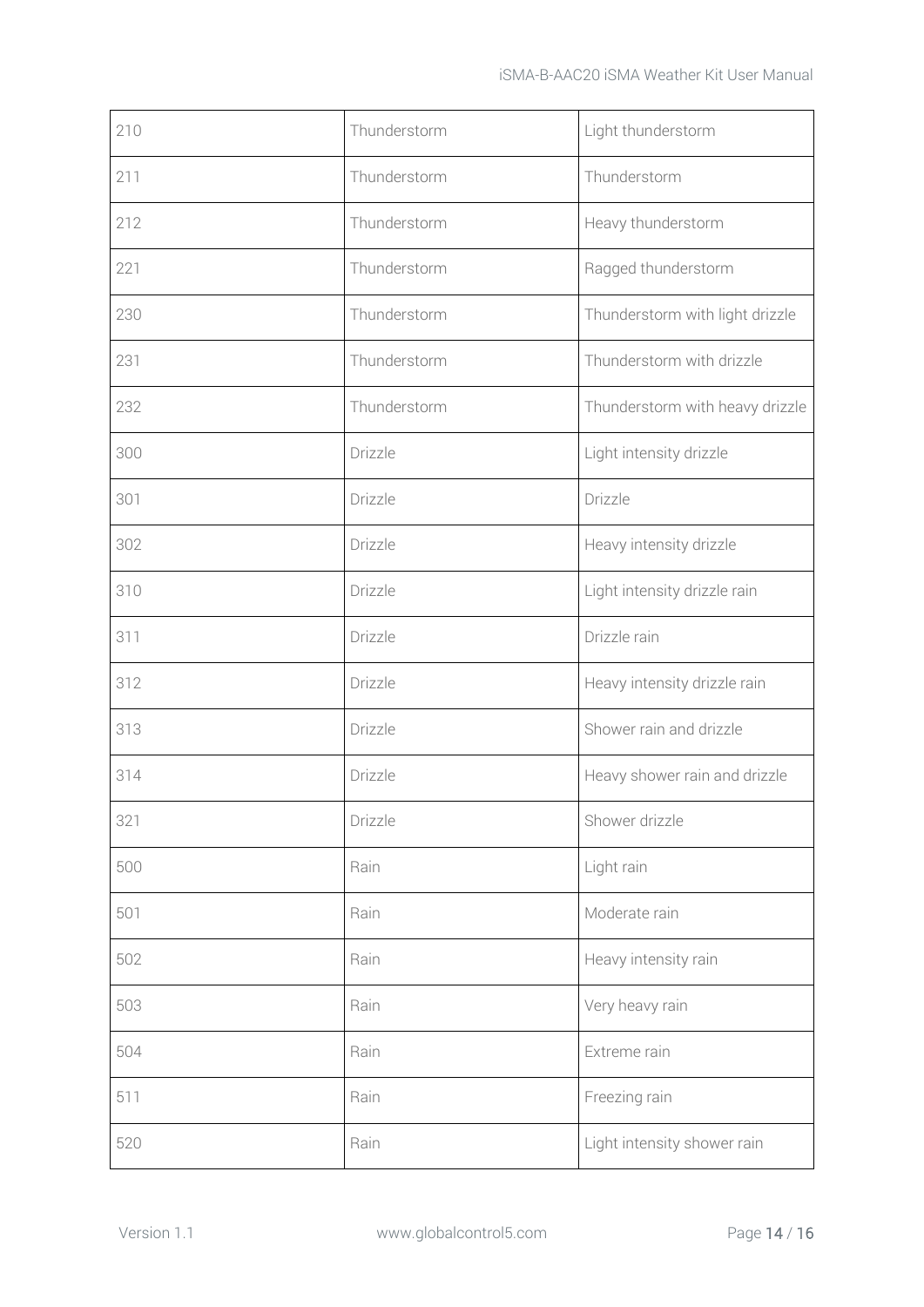| 521 | Rain   | Shower rain                 |
|-----|--------|-----------------------------|
| 522 | Rain   | Heavy intensity shower rain |
| 531 | Rain   | Ragged shower rain          |
| 600 | Snow   | Light snow                  |
| 601 | Snow   | Snow                        |
| 602 | Snow   | Heavy snow                  |
| 611 | Snow   | Sleet                       |
| 612 | Snow   | Light shower sleet          |
| 613 | Snow   | Shower sleet                |
| 615 | Snow   | Light rain and snow         |
| 616 | Snow   | Rain and snow               |
| 620 | Snow   | Light shower snow           |
| 621 | Snow   | Shower snow                 |
| 622 | Snow   | Heavy shower snow           |
| 701 | Mist   | Mist                        |
| 711 | Smoke  | Smoke                       |
| 721 | Haze   | Haze                        |
| 731 | Dust   | Sand or dust whirls         |
| 741 | Fog    | Fog                         |
| 751 | Sand   | Sand                        |
| 761 | Dust   | Dust                        |
| 762 | Ash    | Volcanic ash                |
| 771 | Squall | Squalls                     |